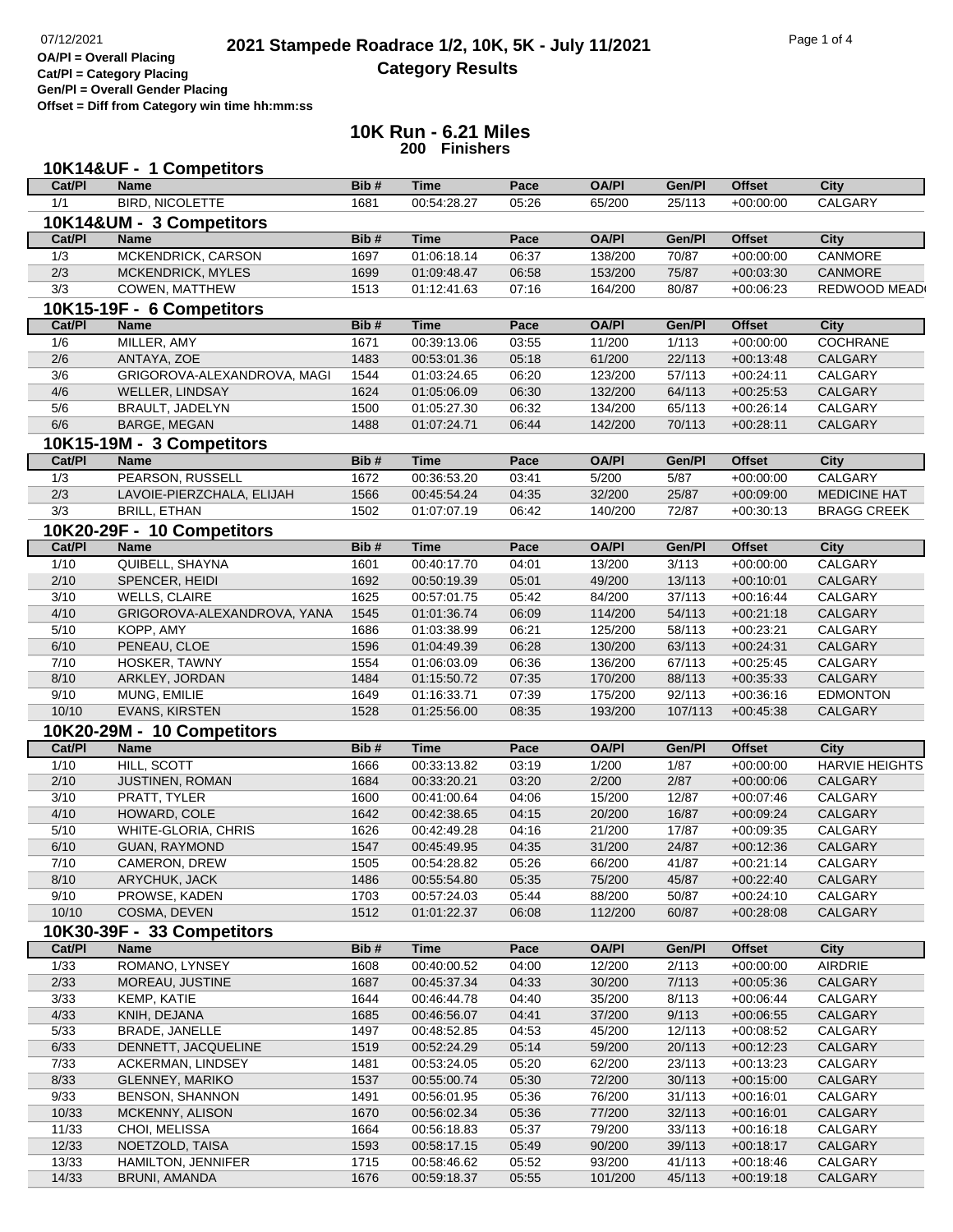Г

**OA/Pl = Overall Placing Cat/Pl = Category Placing Gen/Pl = Overall Gender Placing Offset = Diff from Category win time hh:mm:ss**

## **10K Run - 6.21 Miles 200 Finishers**

**Cat/Pl Name Bib # Time Pace OA/Pl Gen/Pl Offset City**

| 10K30-39F - 33 Competitors |
|----------------------------|
|----------------------------|

| 15/33          | MENDES, LOUISE             | 1582 | 00:59:54.12 | 05:59       | 102/200      | 46/113  | $+00:19:53$   | CALGARY              |
|----------------|----------------------------|------|-------------|-------------|--------------|---------|---------------|----------------------|
| 16/33          | CANDIDO, FABIANA           | 1506 | 01:00:33.85 | 06:03       | 103/200      | 47/113  | $+00:20:33$   | CALGARY              |
| 17/33          | CHANDLER, JENN             | 1663 | 01:01:06.69 | 06:06       | 109/200      | 52/113  | $+00:21:06$   | CALGARY              |
| 18/33          | DRINNIN, LETICIA           | 1521 | 01:01:30.13 | 06:09       | 113/200      | 53/113  | $+00:21:29$   | CALGARY              |
| 19/33          | ORIOLD, JACKIE             | 1689 | 01:01:50.57 | 06:11       | 117/200      | 55/113  | $+00:21:50$   | CALGARY              |
| 20/33          | RANDHAWA, HARMAN           | 1653 | 01:04:45.56 | 06:28       | 129/200      | 62/113  | $+00:24:45$   | CALGARY              |
| 21/33          | DUBE, STACEY               | 1523 | 01:08:43.94 | 06:52       | 147/200      | 74/113  | $+00:28:43$   | <b>OLDS</b>          |
| 22/33          | MALIBERT, GAELLE           | 1572 | 01:08:53.54 | 06:53       | 148/200      | 75/113  | $+00:28:53$   | CALGARY              |
| 23/33          | NG, VIVIEN                 | 1652 | 01:08:55.11 | 06:53       | 149/200      | 76/113  | $+00:28:54$   | <b>EDMONTON</b>      |
| 24/33          | <b>IRWIN, MELISSA</b>      | 1557 | 01:11:35.70 | 07:09       | 159/200      | 82/113  | $+00:31:35$   | <b>COALHURST</b>     |
| 25/33          | SLOGROVE, KELLY            | 1615 | 01:11:56.66 | 07:11       | 161/200      | 83/113  | $+00:31:56$   | CALGARY              |
| 26/33          | CLARKE, JOANNA             | 445  | 01:15:53.52 | 07:35       | 172/200      | 89/113  | $+00:35:53$   | CALGARY              |
| 27/33          | HERNANDEZ, GISEIDA         | 1716 | 01:16:06.75 | 07:36       | 173/200      | 90/113  | $+00:36:06$   | <b>WATERLOO</b>      |
| 28/33          | BERTIN, SHAWNA             | 1493 | 01:17:01.75 | 07:42       | 177/200      | 94/113  | $+00:37:01$   | CALGARY              |
| 29/33          | PONTE, MELISSA             | 1599 | 01:17:53.99 | 07:47       | 179/200      | 95/113  | $+00:37:53$   | <b>RICHMOND HILL</b> |
| 30/33          | PATERSON, LOUISE           | 1595 | 01:19:07.33 | 07:54       | 180/200      | 96/113  | $+00:39:06$   | CALGARY              |
| 31/33          | PINK, BRIANA               | 1598 | 01:19:08.88 | 07:54       | 181/200      | 97/113  | $+00:39:08$   | CALGARY              |
| 32/33          | <b>BLAESER, COURTNEY</b>   | 1495 | 01:22:34.97 | 08:15       | 190/200      | 104/113 | $+00:42:34$   | CALGARY              |
| 33/33          | FERRO, CARLEY              | 1531 | 01:23:53.36 | 08:23       | 191/200      | 105/113 | $+00:43:53$   | AIRDRIE              |
|                |                            |      |             |             |              |         |               |                      |
|                | 10K30-39M - 21 Competitors |      |             |             |              |         |               |                      |
| Cat/PI         | <b>Name</b>                | Bib# | <b>Time</b> | <b>Pace</b> | <b>OA/PI</b> | Gen/Pl  | <b>Offset</b> | <b>City</b>          |
| 1/21           | ROBB, JAIME                | 1604 | 00:37:15.16 | 03:43       | 6/200        | 6/87    | $+00:00:00$   | CALGARY              |
| 2/21           | SWIFT, CHRIS               | 1620 | 00:38:56.59 | 03:53       | 9/200        | 9/87    | $+00:01:40$   | CASTLEGAR            |
| 3/21           | ROTH, JONATHAN             | 1611 | 00:39:00.65 | 03:54       | 10/200       | 10/87   | $+00:01:44$   | COCHRANE             |
| 4/21           | ULLYOTT, BRETT             | 1621 | 00:43:10.41 | 04:19       | 22/200       | 18/87   | $+00:05:54$   | CALGARY              |
| 5/21           | SPITZNAGEL, MICHAEL        | 1679 | 00:43:52.88 | 04:23       | 25/200       | 20/87   | $+00:06:37$   | CALGARY              |
| 6/21           | NG, CORY                   | 1651 | 00:44:53.17 | 04:29       | 27/200       | 22/87   | $+00:07:37$   | <b>EDMONTON</b>      |
| $7/21$         | RODRIGUEZ, HECTOR CAMILO   | 1678 | 00:46:46.13 | 04:40       | 36/200       | 28/87   | $+00:09:30$   | CALGARY              |
| 8/21           | LOWTHER, ROBERT            | 1668 | 00:46:56.49 | 04:41       | 38/200       | 29/87   | $+00:09:41$   | CALGARY              |
| 9/21           | KEMP, DEREK                | 1643 | 00:48:05.83 | 04:48       | 41/200       | 31/87   | $+00:10:50$   | CALGARY              |
| 10/21          | NAGLE, ADRIAN              | 1650 | 00:48:15.68 | 04:49       | 42/200       | 32/87   | $+00:11:00$   | CALGARY              |
| 11/21          | BRAND, MICHAEL             | 1499 | 00:50:05.08 | 05:00       | 48/200       | 36/87   | $+00:12:49$   | AIRDRIE              |
| 12/21          | CALMAO BAPTISTA, MITCHELL  | 1504 | 00:54:35.82 | 05:27       | 67/200       | 42/87   | $+00:17:19$   | CALGARY              |
| 13/21          | <b>EVANS, MATTHEW</b>      | 1712 | 00:55:20.14 | 05:32       | 74/200       | 44/87   | $+00:18:04$   | CALGARY              |
| 14/21          | O'NEILL, KELLY             | 1702 | 00:58:50.35 | 05:53       | 96/200       | 53/87   | $+00:21:34$   | CALGARY              |
| 15/21          | LANE, RONAN                | 1667 | 00:59:05.88 | 05:54       | 100/200      | 56/87   | $+00:21:50$   | CALGARY              |
| 16/21          | MURPHY, PAUL               | 1708 | 01:01:48.74 | 06:10       | 116/200      | 62/87   | $+00:24:33$   | CALGARY              |
| 17/21          | DUBE, MITCH                | 1522 | 01:08:43.73 | 06:52       | 146/200      | 73/87   | $+00:31:28$   | <b>OLDS</b>          |
| 18/21          | IRWIN, SAMUEL              | 1558 | 01:11:36.45 | 07:09       | 160/200      | 78/87   | $+00:34:20$   | <b>COALHURST</b>     |
| 19/21          | SLOGROVE, CLINTON          | 1614 | 01:12:01.34 | 07:12       | 162/200      | 79/87   | $+00:34:45$   | CALGARY              |
| 20/21          | SOSA, JAVIER               | 1717 | 01:13:24.93 | 07:20       | 165/200      | 81/87   | $+00:36:09$   | <b>WATERLOO</b>      |
| 21/21          | COURT, DALE                | 451  | 01:15:53.51 | 07:35       | 171/200      | 83/87   | $+00:38:38$   | CALGARY              |
|                | 10K40-49F - 37 Competitors |      |             |             |              |         |               |                      |
| Cat/PI         | <b>Name</b>                | Bib# | <b>Time</b> | Pace        | <b>OA/PI</b> | Gen/Pl  | <b>Offset</b> | <b>City</b>          |
| 1/37           | <b>VRATARIC, AMBER</b>     | 1680 | 00:42:31.46 | 04:15       | 19/200       | 4/113   | $+00:00:00$   | CALGARY              |
| 2/37           | LOHMANN, TARA              | 1571 | 00:43:38.23 | 04:21       | 23/200       | 5/113   | $+00:01:06$   | CALGARY              |
| $\frac{3}{37}$ | FRENCH, SUSAN              | 1640 | 00:47:49.92 | 04:46       | 40/200       | 10/113  | $+00:05:18$   | CALGARY              |
| 4/37           | MOORE, MELISSA             | 1648 | 00:48:43.17 | 04:52       | 44/200       | 11/113  | $+00:06:11$   | CALGARY              |
| 5/37           | <b>EVANS, MIREILLE</b>     | 1639 | 00:50:32.00 | 05:03       | 50/200       | 14/113  | $+00:08:00$   | CALGARY              |
| 6/37           | HALPRIN, DANYAEL           | 1548 | 00:50:39.95 | 05:04       | 52/200       | 15/113  | $+00:08:08$   | CALGARY              |
| 7/37           | LAW DABISZA, JANELLE       | 1567 | 00:51:14.81 | 05:07       | 56/200       | 18/113  | $+00:08:43$   | CALGARY              |
| 8/37           | MYROON, ALEX               | 1590 | 00:51:19.16 | 05:07       | 57/200       | 19/113  | $+00:08:47$   | FORT SASKATCHE       |
| 9/37           | <b>MARTYN, SHARI</b>       | 1574 | 00:53:40.85 | 05:22       | 64/200       | 24/113  | $+00:11:09$   | CALGARY              |
| 10/37          | ZACHARIAS, NICOLE          | 1635 |             | 05:28       | 69/200       | 27/113  |               | CALGARY              |
|                |                            |      | 00:54:43.50 |             |              |         | $+00:12:12$   |                      |
| 11/37          | HUSKA, DENISE              | 1556 | 00:56:23.49 | 05:38       | 80/200       | 34/113  | $+00:13:52$   | CALGARY              |
| 12/37          | GROULX, GENEVIEVE          | 1546 | 00:56:40.41 | 05:40       | 82/200       | 35/113  | $+00:14:08$   | <b>CALGARY</b>       |
| 13/37          | MURPHY, AMANDA             | 1589 | 00:58:47.28 | 05:52       | 94/200       | 42/113  | $+00:16:15$   | CALGARY              |
| 14/37          |                            |      |             | 05:52       | 95/200       | 43/113  | $+00:16:16$   | <b>CALGARY</b>       |
|                | BREAU, CYNTHIA             | 1501 | 00:58:48.34 |             |              |         |               |                      |
| 15/37          | EDISON, JILL               | 1525 | 00:58:58.12 | 05:53       | 98/200       | 44/113  | $+00:16:26$   | CALGARY              |
| 16/37          | <b>BRILL, PHOENIX</b>      | 1503 | 01:00:37.74 | 06:03       | 104/200      | 48/113  | $+00:18:06$   | <b>BRAGG CREEK</b>   |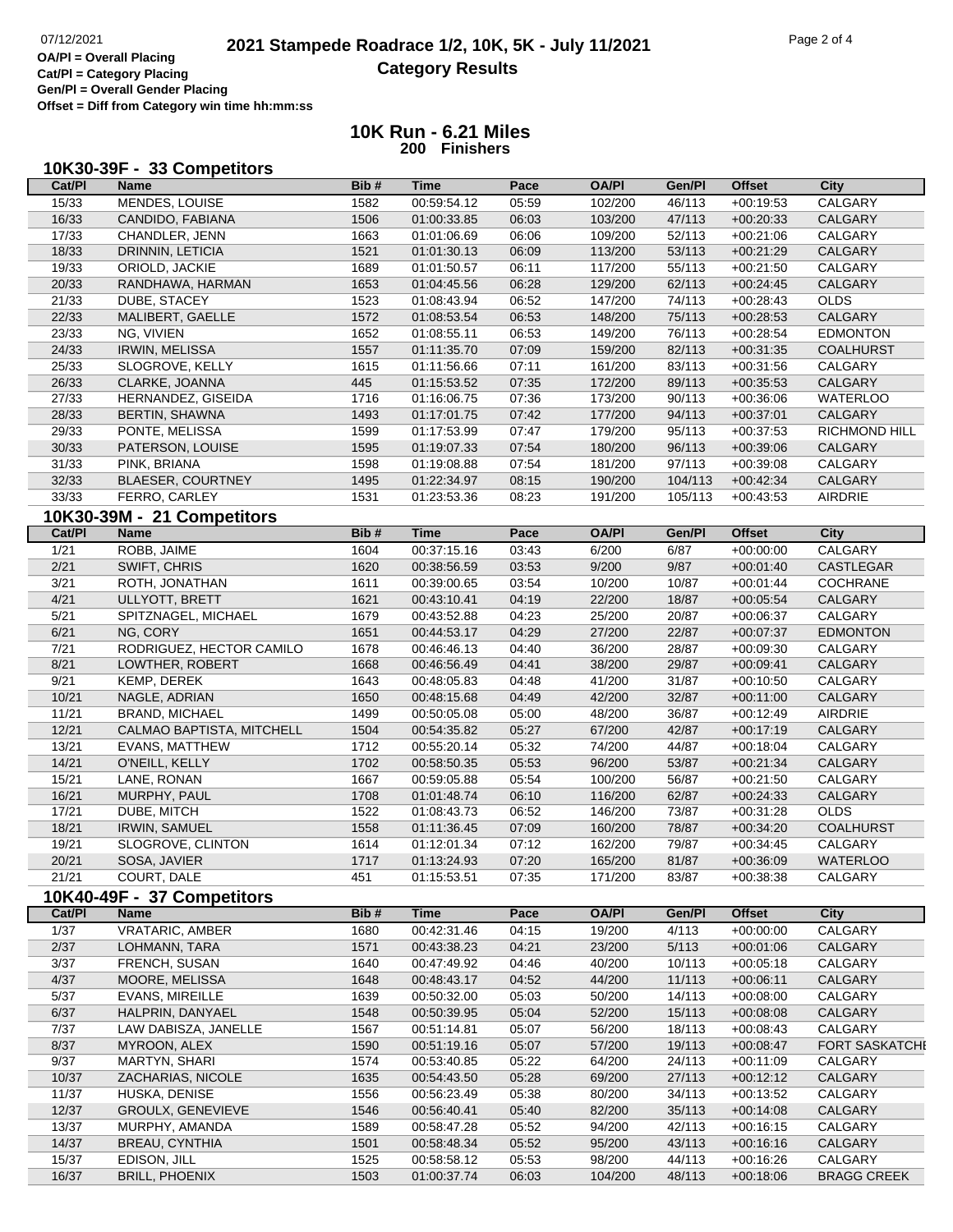**OA/Pl = Overall Placing Cat/Pl = Category Placing Gen/Pl = Overall Gender Placing Offset = Diff from Category win time hh:mm:ss**

## **10K Run - 6.21 Miles 200 Finishers**

| 10K40-49F - 37 Competitors |  |
|----------------------------|--|
|----------------------------|--|

| Cat/PI | Name                         | Bib# | Time        | Pace  | <b>OA/PI</b> | Gen/Pl  | <b>Offset</b> | City                |
|--------|------------------------------|------|-------------|-------|--------------|---------|---------------|---------------------|
| 17/37  | KELLETT, TRACY               | 490  | 01:00:51.39 | 06:05 | 107/200      | 50/113  | $+00:18:19$   | CALGARY             |
| 18/37  | HIEW, MARSHA                 | 1553 | 01:00:52.36 | 06:05 | 108/200      | 51/113  | $+00:18:21$   | CALGARY             |
| 19/37  | LIEN, CRYSTAL                | 1569 | 01:02:16.64 | 06:13 | 119/200      | 56/113  | $+00:19:45$   | CALGARY             |
| 20/37  | MORAES, ALINE                | 1586 | 01:03:47.89 | 06:22 | 126/200      | 59/113  | $+00:21:16$   | COCHRANE            |
| 21/37  | YUMOL, FLEUR                 | 1633 | 01:04:43.98 | 06:28 | 128/200      | 61/113  | $+00:22:12$   | CALGARY             |
| 22/37  | ROUSELL, ALLISON             | 1674 | 01:06:02.63 | 06:36 | 135/200      | 66/113  | $+00:23:31$   | CALGARY             |
| 23/37  | MCKENDRICK, KYLIE            | 1698 | 01:06:16.36 | 06:37 | 137/200      | 68/113  | $+00:23:44$   | CANMORE             |
| 24/37  | JAREMCO, ELOISA              | 1559 | 01:07:36.34 | 06:45 | 143/200      | 71/113  | $+00:25:05$   | CALGARY             |
| 25/37  | HENDRIKSEN, NATALIA          | 1552 | 01:09:35.39 | 06:57 | 151/200      | 78/113  | $+00:27:03$   | CALGARY             |
| 26/37  | <b>BHURA, REESHMA</b>        | 1494 | 01:10:14.16 | 07:01 | 155/200      | 79/113  | $+00:27:42$   | CALGARY             |
| 27/37  | GRIGOROVA-ALEXANDROVA, DIANA | 1543 | 01:11:05.55 | 07:06 | 157/200      | 80/113  | $+00:28:34$   | CALGARY             |
| 28/37  | FARLEY, TARA                 | 1530 | 01:11:31.90 | 07:09 | 158/200      | 81/113  | $+00:29:00$   | CALGARY             |
| 29/37  | MICHELIN, KARI               | 1583 | 01:12:23.86 | 07:14 | 163/200      | 84/113  | $+00:29:52$   | CALGARY             |
| 30/37  | <b>BERG, THERESA</b>         | 1492 | 01:16:13.62 | 07:37 | 174/200      | 91/113  | $+00:33:42$   | CALGARY             |
| 31/37  | WISTER, MEREDITH             | 1630 | 01:17:01.47 | 07:42 | 176/200      | 93/113  | $+00:34:30$   | CALGARY             |
| 32/37  | HILL, CATRIONA               | 1713 | 01:20:18.70 | 08:01 | 184/200      | 100/113 | $+00:37:47$   | REDWOOD MEAD        |
| 33/37  | ROSS, DENA                   | 1714 | 01:20:19.99 | 08:02 | 185/200      | 101/113 | $+00:37:48$   | CALGARY             |
| 34/37  | MILLER, KAREN                | 1584 | 01:22:14.00 | 08:13 | 188/200      | 103/113 | $+00:39:42$   | CALGARY             |
| 35/37  | MOHAMED, SUZAN               | 1701 | 01:24:34.73 | 08:27 | 192/200      | 106/113 | $+00:42:03$   | CALGARY             |
| 36/37  |                              | 1662 |             |       |              | 108/113 |               | CALGARY             |
|        | CAMPBELL, PIA                |      | 01:25:56.30 | 08:35 | 194/200      |         | $+00:43:25$   |                     |
| 37/37  | SCHAFF, LESLIE               | 1612 | 01:27:24.24 | 08:44 | 198/200      | 111/113 | $+00:44:53$   | <b>AIRDRIE</b>      |
|        | 10K40-49M - 20 Competitors   |      |             |       |              |         |               |                     |
| Cat/PI | <b>Name</b>                  | Bib# | <b>Time</b> | Pace  | <b>OA/PI</b> | Gen/Pl  | <b>Offset</b> | <b>City</b>         |
| 1/20   | PENNY, BLAINE                | 1690 | 00:34:08.24 | 03:24 | 3/200        | 3/87    | $+00:00:00$   | CALGARY             |
| 2/20   | WOOLSTENCROFT, FRANK         | 1705 | 00:35:32.19 | 03:33 | 4/200        | 4/87    | $+00:01:24$   | CALGARY             |
| 3/20   | <b>INGLIS, LORIN</b>         | 1683 | 00:38:19.23 | 03:49 | 7/200        | 7/87    | $+00:04:11$   | CALGARY             |
| 4/20   | REID, JEREMY                 | 1719 | 00:41:34.52 | 04:09 | 17/200       | 14/87   | $+00:07:26$   | CALGARY             |
| 5/20   | LOBERG, KIRK                 | 1570 | 00:42:28.89 | 04:14 | 18/200       | 15/87   | $+00:08:20$   | CALGARY             |
| 6/20   | <b>BUSTIN, ROB</b>           | 1661 | 00:44:43.74 | 04:28 | 26/200       | 21/87   | $+00:10:35$   | <b>OKOTOKS</b>      |
| 7/20   | DURUSSEL, RYAN               | 1524 | 00:46:04.86 | 04:36 | 33/200       | 26/87   | $+00:11:56$   | CALGARY             |
| 8/20   | PIERZCHALA, MARK             | 1597 | 00:47:14.47 | 04:43 | 39/200       | 30/87   | $+00:13:06$   | <b>MEDICINE HAT</b> |
| 9/20   | HERNANDEZ, EDUARDO           | 1665 | 00:49:55.04 | 04:59 | 46/200       | 34/87   | $+00:15:46$   | CALGARY             |
| 10/20  | MAGANA, MARCO                | 1707 | 00:51:49.47 | 05:10 | 58/200       | 39/87   | $+00:17:41$   | CALGARY             |
| 11/20  | CHOI, DAVE                   | 1694 | 00:56:18.28 | 05:37 | 78/200       | 46/87   | $+00:22:10$   | CALGARY             |
| 12/20  | HARRIS, ALEX                 | 1550 | 00:56:28.42 | 05:38 | 81/200       | 47/87   | $+00:22:20$   | CALGARY             |
| 13/20  | RODRIGUEZ, FIL               | 1605 | 00:57:15.44 | 05:43 | 87/200       | 49/87   | $+00:23:07$   | CALGARY             |
| 14/20  | GIBORSKI, JASON              | 1535 | 00:58:39.26 | 05:51 | 91/200       | 52/87   | $+00:24:31$   | CALGARY             |
| 15/20  | HOWG, KYLE                   | 1555 | 01:01:14.92 | 06:07 | 111/200      | 59/87   | $+00:27:06$   | <b>ENCHANT</b>      |
| 16/20  | SHIVJI, RON                  | 1656 | 01:02:45.27 | 06:16 | 121/200      | 65/87   | $+00:28:37$   | CALGARY             |
| 17/20  | YUMOL, JONATHAN              | 1634 | 01:04:52.64 | 06:29 | 131/200      | 68/87   | $+00:30:44$   | CALGARY             |
| 18/20  | WELLER, JODY                 | 1623 | 01:05:06.20 | 06:30 | 133/200      | 69/87   | $+00:30:57$   | CALGARY             |
| 19/20  | MCKENDRICK, PAUL             | 1700 | 01:09:48.85 | 06:58 | 154/200      | 76/87   | $+00:35:40$   | CANMORE             |
| 20/20  | MCLARNON, GRANT              | 1576 | 01:10:32.48 | 07:03 | 156/200      | 77/87   | $+00:36:24$   | CALGARY             |
|        |                              |      |             |       |              |         |               |                     |
|        | 10K50-59F - 14 Competitors   |      |             |       |              |         |               |                     |
| Cat/PI | <b>Name</b>                  | Bib# | <b>Time</b> | Pace  | <b>OA/PI</b> | Gen/Pl  | <b>Offset</b> | City                |
| 1/14   | KEEFE, KAREN                 | 1563 | 00:50:53.97 | 05:05 | 54/200       | 16/113  | $+00:00:00$   | LA CRETE            |
| 2/14   | GOUDIE, ALICE                | 1538 | 00:52:47.44 | 05:16 | 60/200       | 21/113  | $+00:01:53$   | CALGARY             |
| 3/14   | CHAN, JENNY                  | 1682 | 00:54:41.54 | 05:28 | 68/200       | 26/113  | $+00:03:47$   | CALGARY             |
| 4/14   | ARKLEY, LEAH                 | 1485 | 00:54:46.67 | 05:28 | 70/200       | 28/113  | $+00:03:52$   | CALGARY             |
| 5/14   | MOORE, DONNA                 | 1585 | 00:57:13.33 | 05:43 | 86/200       | 38/113  | $+00:06:19$   | AIRDRIE             |
| 6/14   | <b>MYERS, SUSAN</b>          | 1706 | 01:00:39.15 | 06:03 | 105/200      | 49/113  | $+00:09:45$   | CALGARY             |
| 7/14   | CLAUSER, ANNA                | 1509 | 01:04:27.38 | 06:26 | 127/200      | 60/113  | $+00:13:33$   | CALGARY             |
| 8/14   | <b>WRIGHT, SHIRLEY</b>       | 1631 | 01:07:23.02 | 06:44 | 141/200      | 69/113  | $+00:16:29$   | CALGARY             |
| 9/14   | <b>ROSS, ROXANNE</b>         | 1609 | 01:07:41.03 | 06:46 | 144/200      | 72/113  | $+00:16:47$   | <b>BROOKS</b>       |
| 10/14  | <b>COWEN, TRACEY</b>         | 1515 | 01:08:38.84 | 06:51 | 145/200      | 73/113  | $+00:17:44$   | REDWOOD MEAD        |
| 11/14  | COWEN, NEIL                  | 1514 | 01:13:42.08 | 07:22 | 166/200      | 85/113  | $+00:22:48$   | REDWOOD MEAD        |
| 12/14  | HAUSER, PAM                  | 1709 | 01:15:01.80 | 07:30 | 169/200      | 87/113  | $+00:24:07$   | CALGARY             |
| 13/14  | PAISLEY, JANICE              | 1677 | 01:19:39.79 | 07:57 | 183/200      | 99/113  | $+00:28:45$   | CALGARY             |
|        |                              |      |             |       |              |         |               |                     |
| 14/14  | ADAMS, FATIN                 | 1482 | 01:29:49.73 | 08:58 | 199/200      | 112/113 | $+00:38:55$   | CALGARY             |